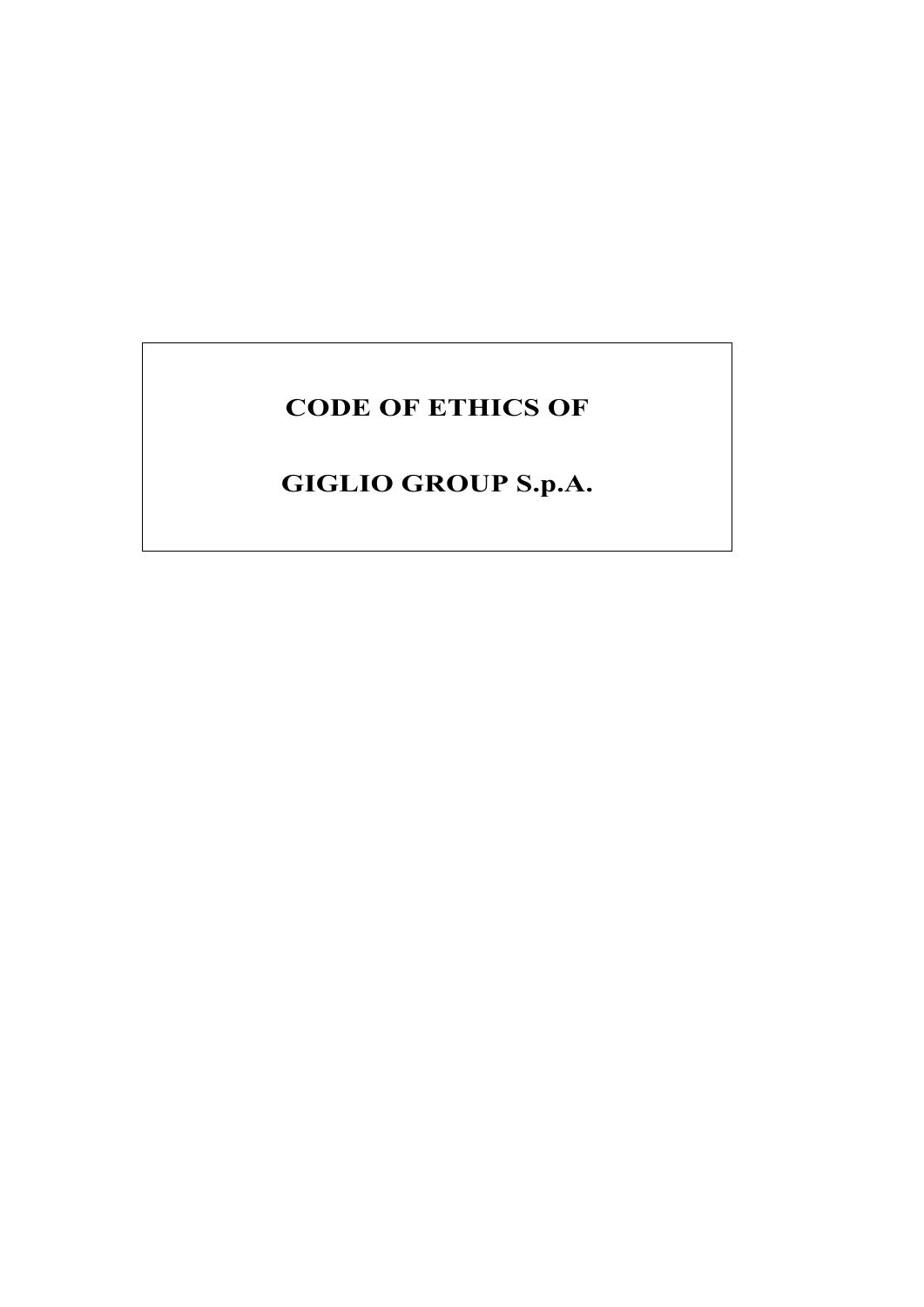| 1. | <b>INTRODUCTION</b>                                            | 3                       |
|----|----------------------------------------------------------------|-------------------------|
| 2. | <b>MISSION AND ETHICAL VISION</b>                              | 3                       |
| 3. | <b>THE CODE OF ETHICS</b>                                      | 3                       |
| 4. | <b>SCOPE OF APPLICATION OF THE CODE</b>                        | $\overline{\mathbf{4}}$ |
| 5. | <b>APPLICABLE PRINCIPLES AND PROVISIONS</b>                    |                         |
|    | 5.1 Compliance with the law                                    | $\overline{\mathbf{4}}$ |
|    | 5.2 Honesty and integrity                                      | $\overline{\mathbf{4}}$ |
|    | 5.3 Centrality of individuals and the protection of health and |                         |
|    | safety in the workplace                                        | 5                       |
|    | 5.4 Impartiality and equal opportunity                         | 5                       |
|    | 5.5 Transparency and completeness of information               | 6                       |
|    | 5.6 Trust and collaboration                                    | 6                       |
|    | 5.7 Accounting records                                         | 6                       |
|    | 5.8 Confidential information, inside information and privacy   | 7                       |
|    | 5.9 Personal dealing in financial instruments                  | 9                       |
|    | 5.10 Prevention of conflicts of interest                       | 9                       |
|    | 5.11 Protection and personal use of company property           | 10                      |
|    | 5.12 Anti-money laundering                                     | 10                      |
|    | <b>5.13 Environmental protection</b>                           | 10                      |
|    | 5.14 Corporate governance                                      | 11                      |
|    | 5.15 Clients                                                   | 11                      |
|    | 5.16 Suppliers                                                 | 13                      |
|    | 5.17 Shareholders                                              | 13                      |
|    | 5.18 Donations, sponsorships, gifts and gratuities             | 14                      |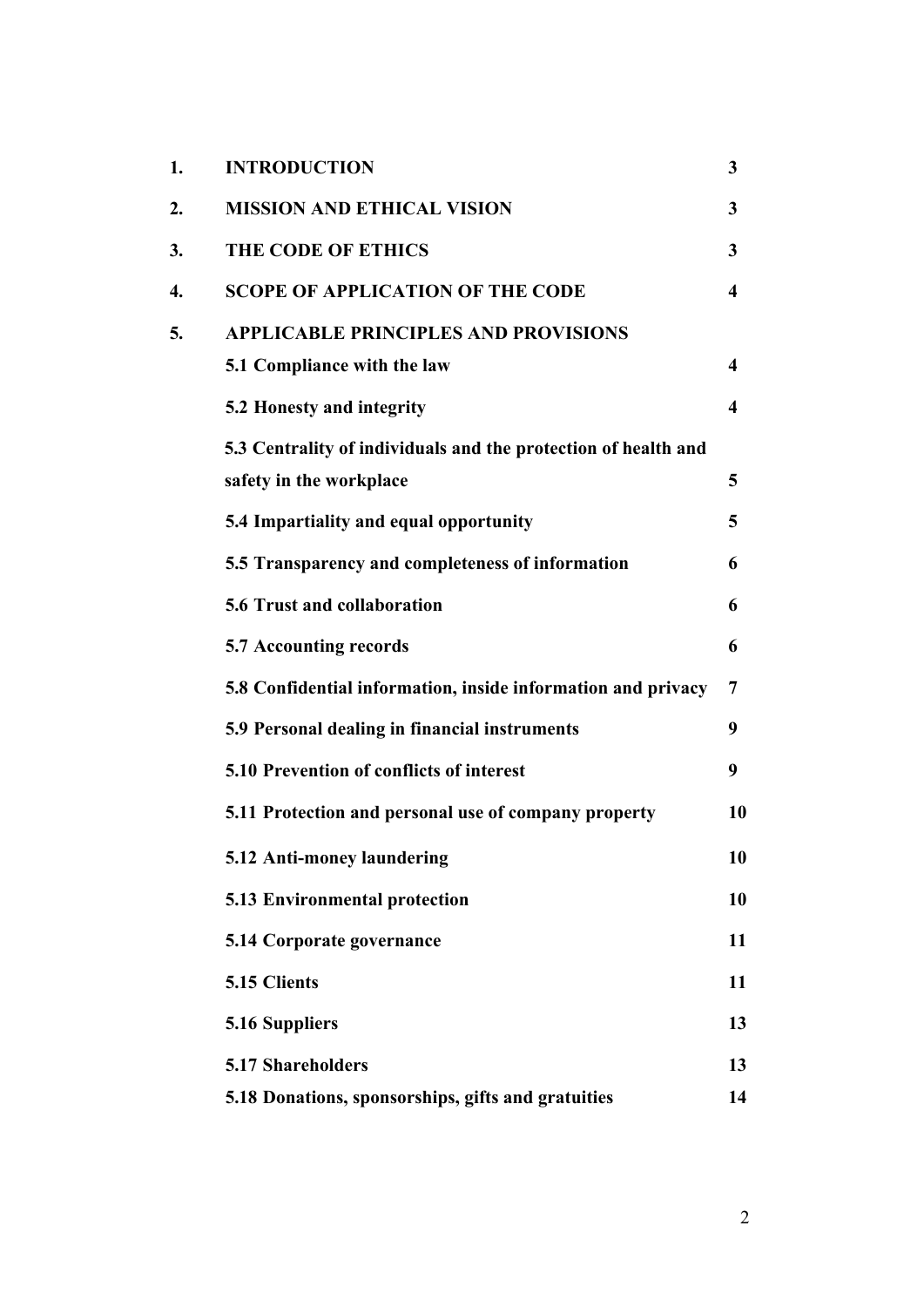|    | 5.19 Relations with the Public Administration | 15 |
|----|-----------------------------------------------|----|
|    | 5.20 Media outlets                            | 16 |
|    | 5.21 Fair competition                         | 16 |
| 6. | <b>WHISTLEBLOWING</b>                         | 16 |
| 7. | <b>PENALTIES</b>                              | 17 |
| 8. | <b>FINAL PROVISIONS</b>                       | 18 |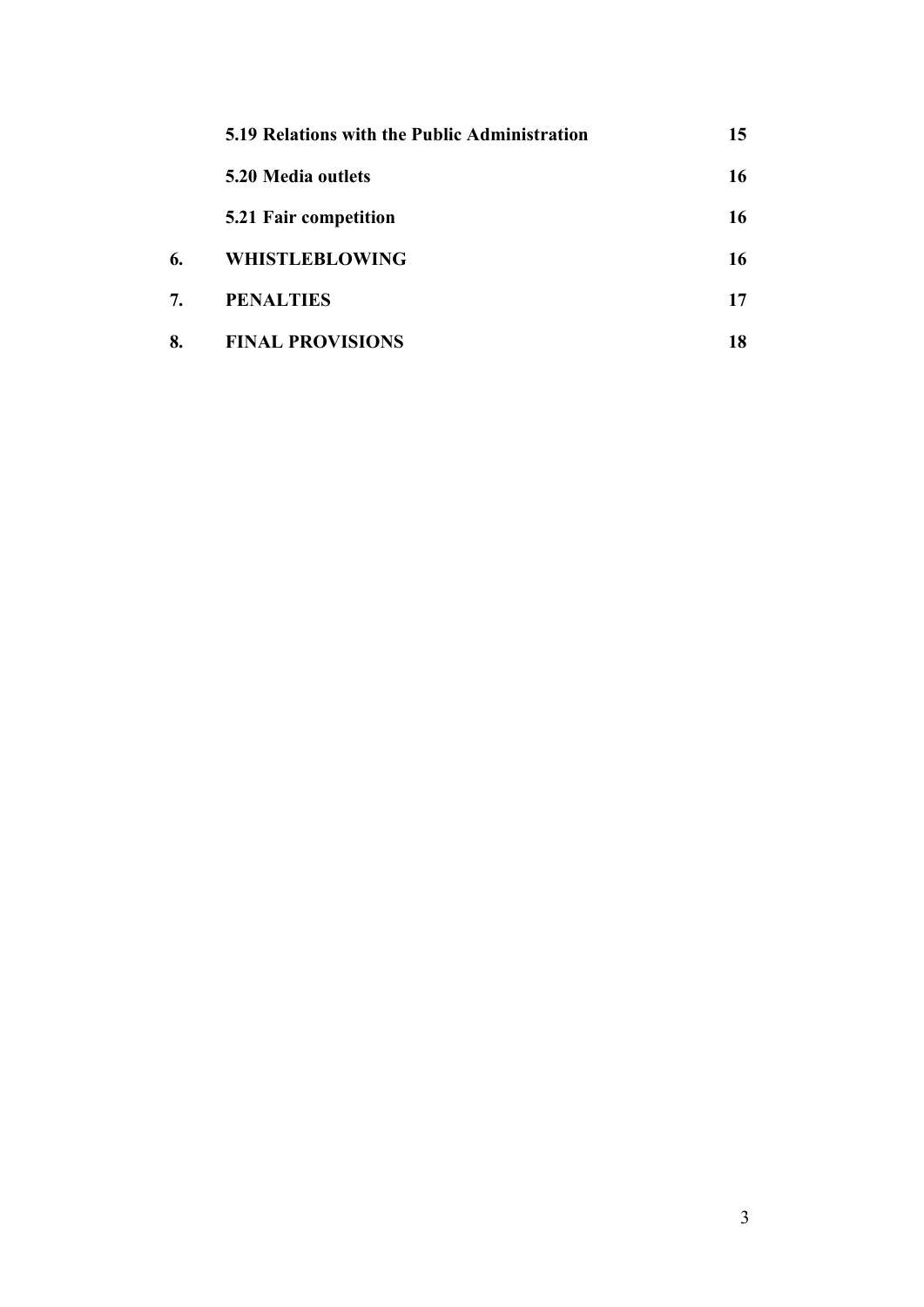#### **1. INTRODUCTION**

In the interest of a clear, transparent definition of the values that inspire it in the pursuit of its objectives, GIGLIO GROUP S.p.A. (hereinafter the "Company") has prepared this code of ethics (hereinafter the "Code of Ethics"), compliance with which is essential to the Company's sound operation, reliability, reputation and image, which are fundamental to its success, as well as to its current and future development.

In conducting its business, GIGLIO GROUP S.p.A. must therefore adhere to the principles laid down in its Code of Ethics.

GIGLIO GROUP S.p.A. recognises the importance of ethical and social responsibility in the conduct of company business and affairs. It requires all its employees and all those who cooperate in the conduct of its business to comply with the company rules and principles set out in this Code.

### **2. MISSION AND ETHICAL VISION**

The primary goal recognised and pursued by GIGLIO GROUP S.p.A. is to create value for its shareholders, which represents the focus of its strategies and operational management.

GIGLIO GROUP S.p.A. intends to maintain and develop relationships based on trust with its stakeholders and to pursue its goals while striking the best possible balance between the various interests at play, in full accordance with the law and the principles of honesty, impartiality, reliability, loyalty, integrity, transparency and good faith.

### **3. THE CODE OF ETHICS**

GIGLIO GROUP S.p.A. regards it as fit and proper to adopt and circulate a code of conduct to enshrine the values with which its directors, employees and various other personnel must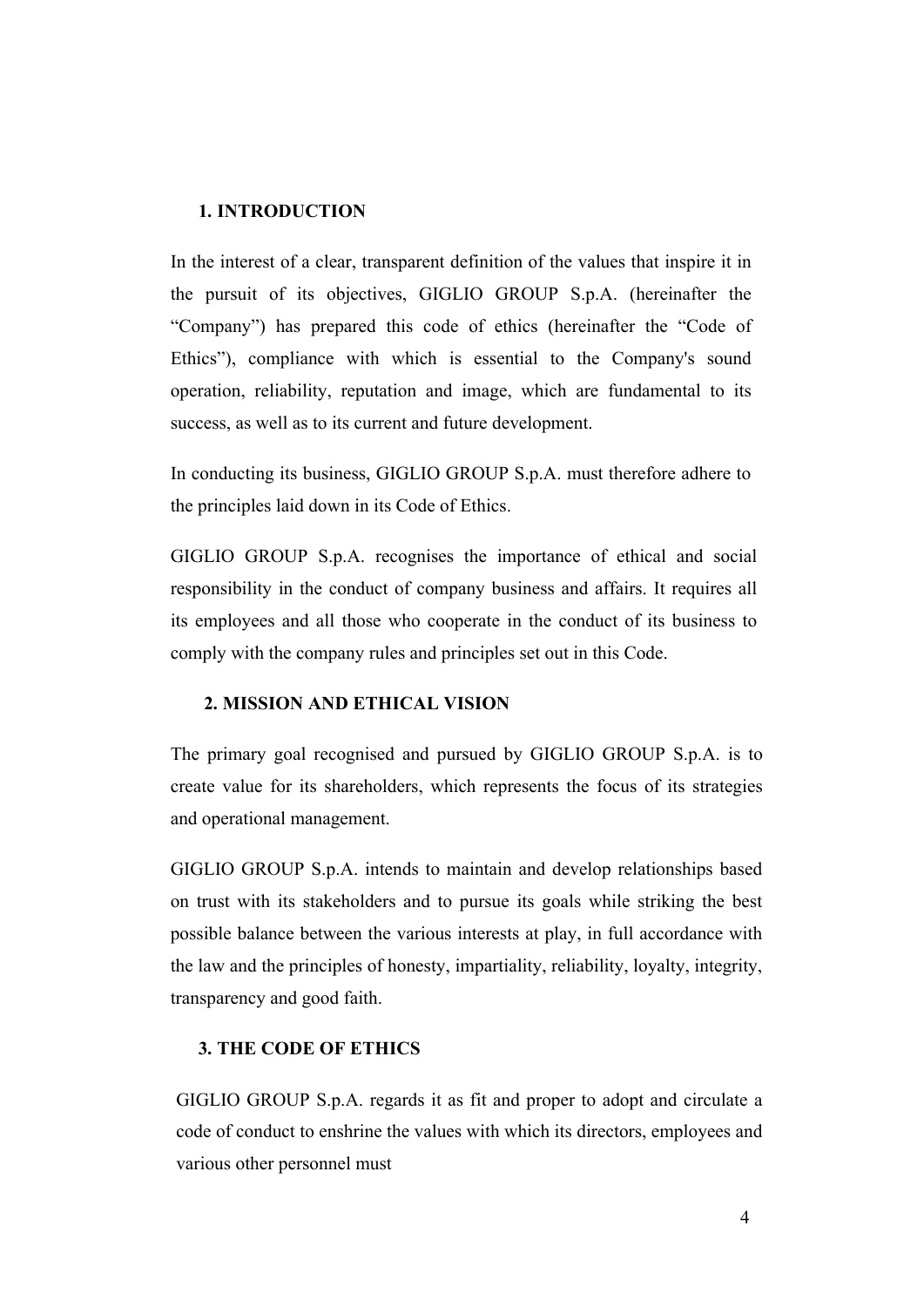comply, accepting responsibility, and to lay down the structures, roles and rules the violation of which – even where not giving rise to any liability for the company towards third parties – the above persons agree will result in personal liability for them, both internally and externally to the Company.

Awareness of and compliance with the code of conduct by all those who render service within GIGLIO GROUP S.p.A. are thus primary requirements for the Company's transparency and reputation. In addition, the Code is also circulated to all those with whom GIGLIO GROUP S.p.A. does business.

The Supervisory Committee is responsible for verifying the content and principles, as well as the application, of the Code of Ethics. The Committee may also promote proposals for additions to, or amendments of, the Code.

# **4. SCOPE OF APPLICATION OF THE CODE**

The principles and provisions of the Code of Ethics are binding on the directors, employees and all those who are parties to a contractual relationship with GIGLIO GROUP S.p.A., even if temporary in nature. Hereinafter, all such persons are referred to collectively as "Covered Persons".

# **5. APPLICABLE PRINCIPLES AND PROVISIONS**

#### **5.1 Compliance with the law**

GIGLIO GROUP S.p.A. regards compliance with the laws and regulations in force in all countries in which it operates as an imperative principle.

#### **5.2 Honesty and integrity**

The directors, employees and all others who are parties to a contractual relationship with GIGLIO GROUP S.p.A. undertake to act loyally, honestly, ethically and in accordance with the law in all commercial dealings in which they engage on the Company's behalf, including dealings with clients, suppliers and competitors.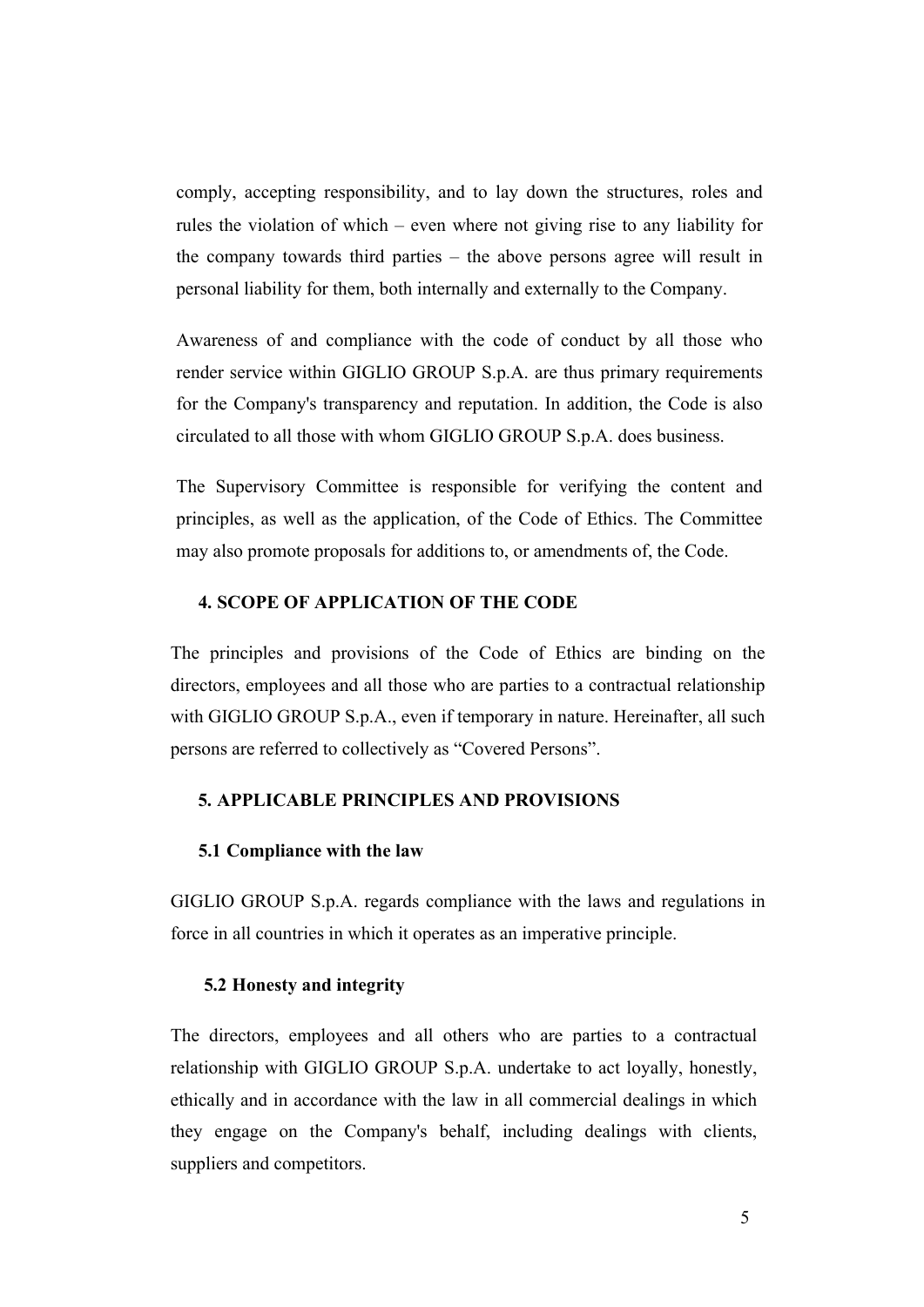No Covered Person is authorised to derive an unjust advantage from another natural or legal person through manipulation, concealment, unlawful use of inside or confidential information, misrepresentation of key facts or any other unfair practice.

# **5.3 Centrality of individuals and the protection of health and safety in the workplace**

The Company safeguards the physical and cultural integrity of individuals.

It provides safe working environments and working conditions that are consistent with individual dignity. It does not tolerate requests or threats aimed at inducing individuals to act in contravention of the law or the Code of Ethics or to behave in a manner contrary to their moral and personal beliefs.

GIGLIO GROUP S.p.A. supports and protects human rights in accordance with the U.N.'s Universal Declaration of Human Rights.

The Company also undertakes to consolidate and spread a culture of safety by cultivating awareness of risks and encouraging responsible behaviour by Covered Persons in order to safeguard their health and safety.

GIGLIO GROUP S.p.A. is committed to complying with applicable workplace safety and health legislation.

# **5.4 Impartiality and equal opportunity**

The Company is committed to avoiding all discrimination by age, gender, sexual orientation, health, race, nationality, political opinion, union affiliation and religious creed in all decisions that influence its relations with its stakeholders.

#### **5.5 Transparency and completeness of information**

The Company undertakes to inform all stakeholders, clearly and transparently,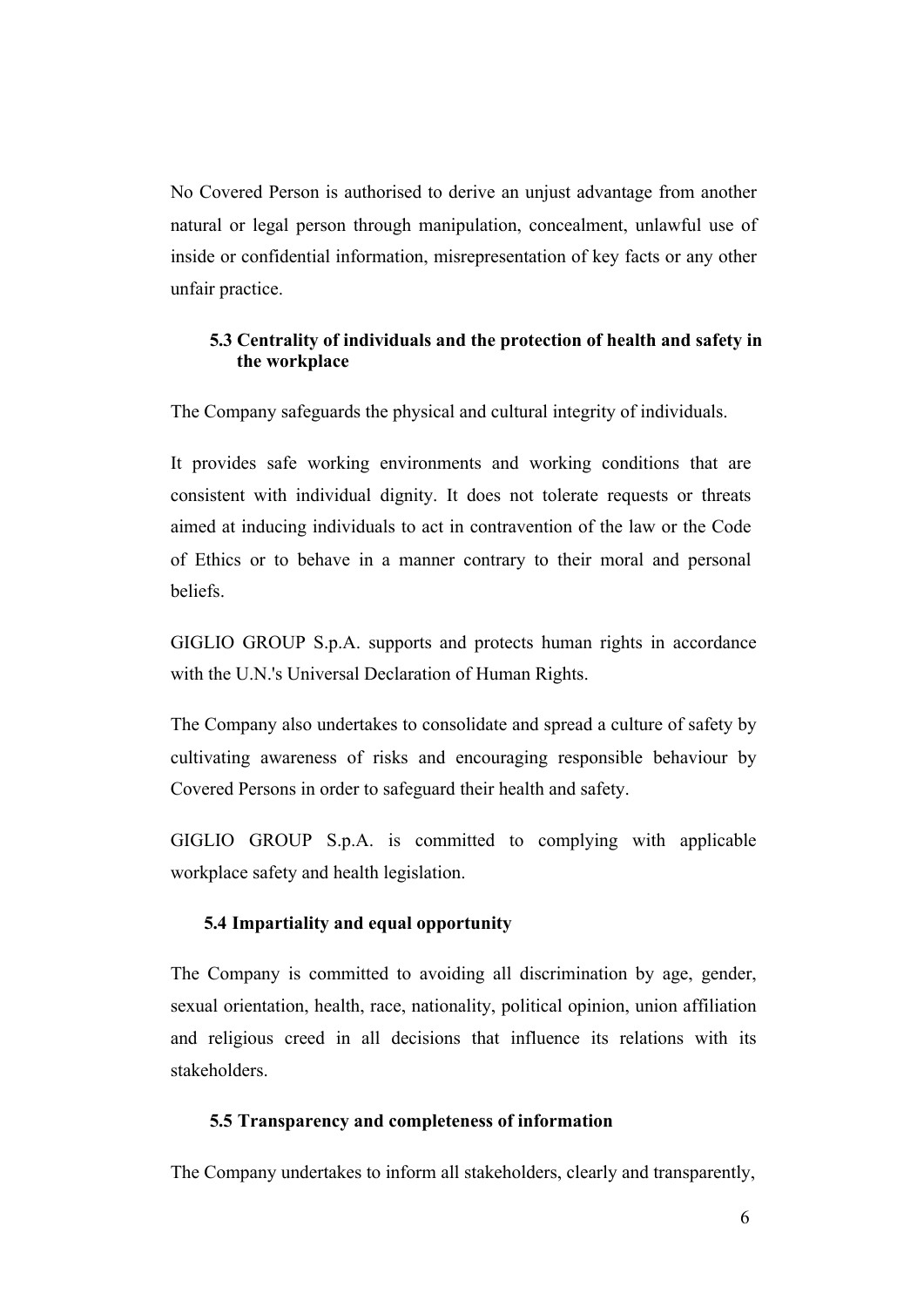of its situation and performance, without favouring any group of interests or individuals, through the relevant functions.

### **5.6 Trust and collaboration**

Relations with stakeholders, at all levels, must be shaped by criteria and behaviour of loyalty, honesty, collaboration and mutual respect, through constant, transparent dialogue. This is the only way to maintain relationships based on trust and collaboration in pursuit of mutual benefit and sustainable growth of value created.

In particular, a conviction that one is somehow acting in the company's interest does not justify behaviour in conflict with the above principles. All those who act on behalf of GIGLIO GROUP S.p.A., without distinction or exception, are therefore bound to comply, and ensure compliance with, these principles in going about their roles and responsibilities. This commitment is justified and requires that those with whom the Company deals in any capacity act according to rules and in a manner inspired by the same values.

#### **5.7 Accounting records**

Precision and integrity in keeping the accounting books and registers of GIGLIO GROUP S.p.A. are of primary importance to the Company's success. The responsible personnel are required to comply with the following instructions regarding the Company's financial documents.

- **Accounting standards:** Personnel are required to comply with generally accepted accounting standards, where applicable, as well as with all related legal requirements. Personnel are required to execute all transactions in accordance with the Company's policies and procedures.
- **Accounting entries:** All transactions, agreements, assets, liabilities, receipts and expenditures must be recorded and described in the Company's accounting books and documents.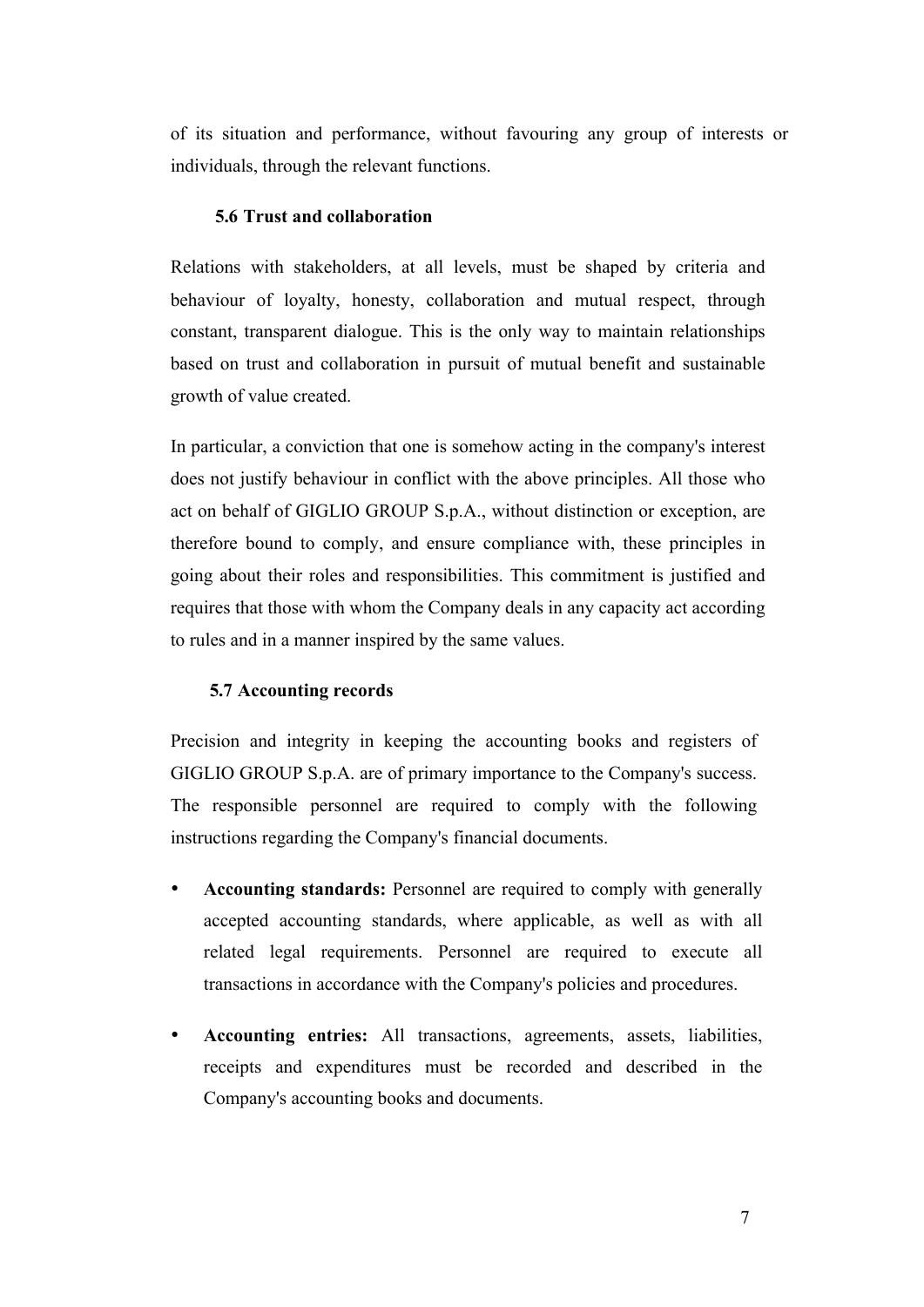- **False entries:** Personnel are not authorised intentionally to make false or misleading entries to the Company's books or documents, for any reason, nor to be complicit in or abet such behaviour.
- **Recognition of receipts and expenditures:** Receipts must be recognised in the period in which they occur, just as expenditures must be recognised in the period in which they are undertaken. Under no circumstances is it permissible to recognise items in advance (before the period of accrual) or on a deferred basis (after the period of accrual), or to manipulate recognition in any way that entails modifying the proper application of the pertinent accounting standards.
- **Authorisation:** In order to have access to bank account funds or to execute bank credit transfers, personnel must be authorised in accordance with the cash management policies of GIGLIO GROUP S.p.A. Personnel may only use company funds or other company property with the proper authorisation and for legitimate company purposes only.
- **Payments:** Personnel may not make any sort of payment on the Company's behalf without appropriate supporting documentation, or for any purpose other than that described in such supporting documentation.

### **5.8 Confidential information, inside information and privacy**

Covered Persons are required to safeguard the non-public information of GIGLIO GROUP S.p.A. All employees, directors and other parties to a contractual relationship with GIGLIO GROUP S.p.A. are required to keep the information entrusted to them by the Company or by its clients in confidence, except where disclosure of such information is authorised or required by law.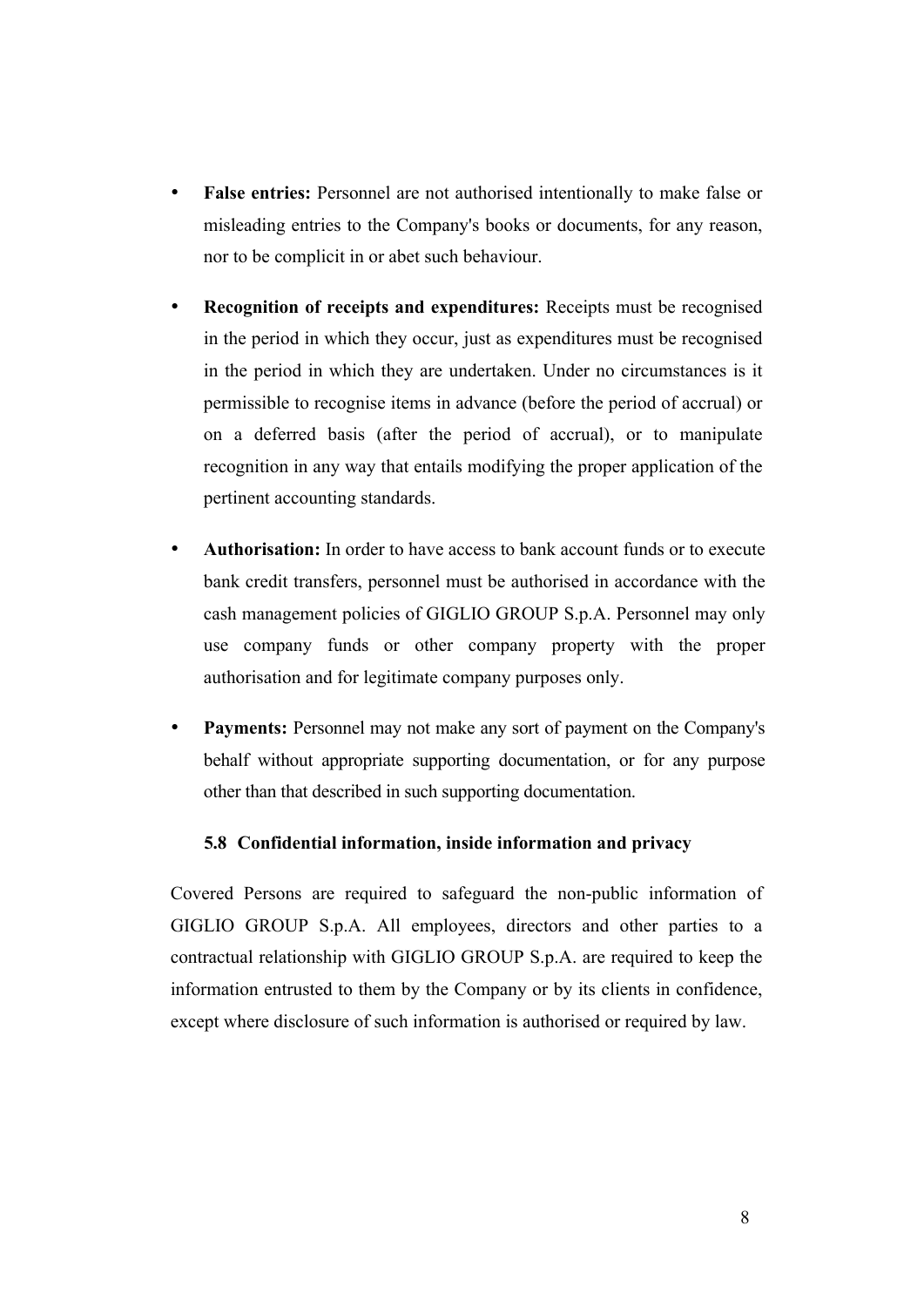Confidential information includes all information that has not been made public and that, if released, could prove useful to the competition or harm the company and its clients. Such information includes, but is not limited to, trade information, plans, case files, client contact details, potential clients, pricing structures, financial information, manuals, methods and management philosophies relating to the Company's business. Confidential information also extends to information concerning other employees, including, but not limited to, compensation, performance evaluations, disciplinary actions or investigations, medical information, and personal addresses and telephone numbers.

Inside information is a particularly important type of confidential information. Art. 181 of Legislative Decree No. 58/1998 defines inside information as "*information of a precise nature which has not been made public relating, directly or indirectly, to one or more issuers of financial instruments or one or more financial instruments and which, if it were made public would be likely to have a significant effect on the prices of those financial instruments*". Such information must not be used in any way, except in the cases and in the manner provided for in the procedure adopted by the Company.

Price-sensitive information may only be disclosed in accordance with applicable laws and regulations, according to the instructions from the supervisory authorities (CONSOB) and the principles of parity of information and simultaneous access to information.

In addition, in accordance with the Consolidated Law on Finance and the Issuers Regulation, GIGLIO GROUP S.p.A. has instituted an insiders register.

Covered Persons may not: (a) derive personal profit from opportunities arising from the use of the Company's property, information or position; (b) use the Company's property, information or position for their personal advantage; or (c) compete with the Company.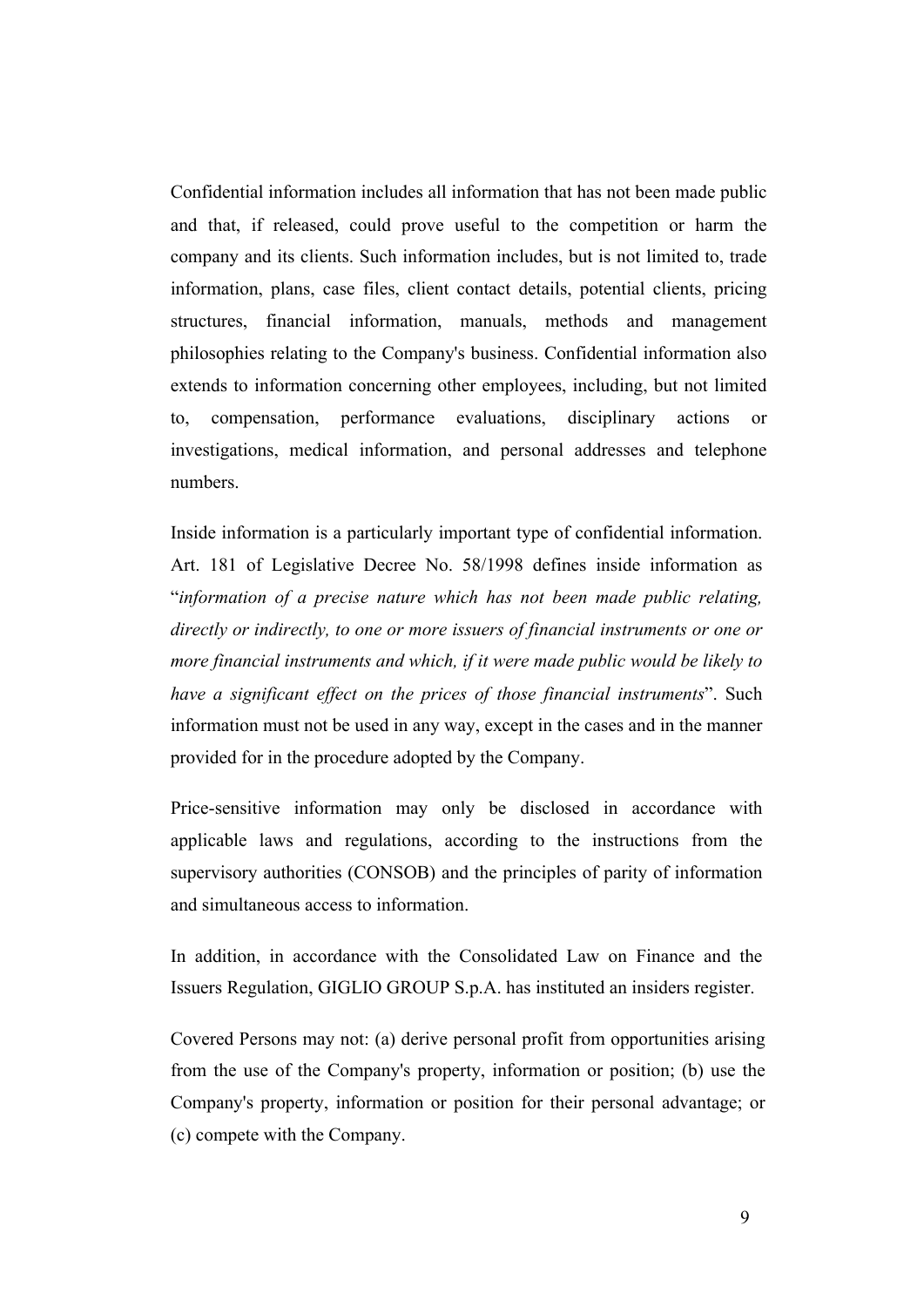#### **5.9 Personal dealing in financial instruments**

Members of the board of directors, employees and other personnel may not use inside information (as defined above) or private or inside information regarding the Company or financial instruments of any kind in order to undertake personal transactions in securities, whether directly or through an intermediary. The above persons also may not advise third parties to undertake transactions on the basis of such information or induce others to undertake transactions involving the financial instruments to which such information refers.

The persons set out above may undertake transactions in financial instruments on their own account, or on account of third parties, provided that they comply with applicable legislation, the principles laid down in the Code of Ethics and internal procedures governing the acceptance, execution and settlement of orders.

Such persons also may not undertake transactions in financial instruments directly with clients, whether on their own account or on the account of a third party, either directly or through an intermediary.

### **5.10 Prevention of conflicts of interest**

Members of the board of directors, employees and other personnel must strive to avoid any activity that may affect their ability to act in the Company's interest or that may impede them from going about their duties objectively and effectively and are required to abide by the "Rules for the management of conflicts of interest".

Directors and employees must comply with the following rules of conduct:

No director or employee of GIGLIO GROUP S.p.A. may knowingly enter into a transaction with any company or person or in any capacity as shareholder (with the exception of his capacity of director or employee and for the Company's benefit) that may give rise to an actual or apparent conflict of interest between such director or employee and the Company.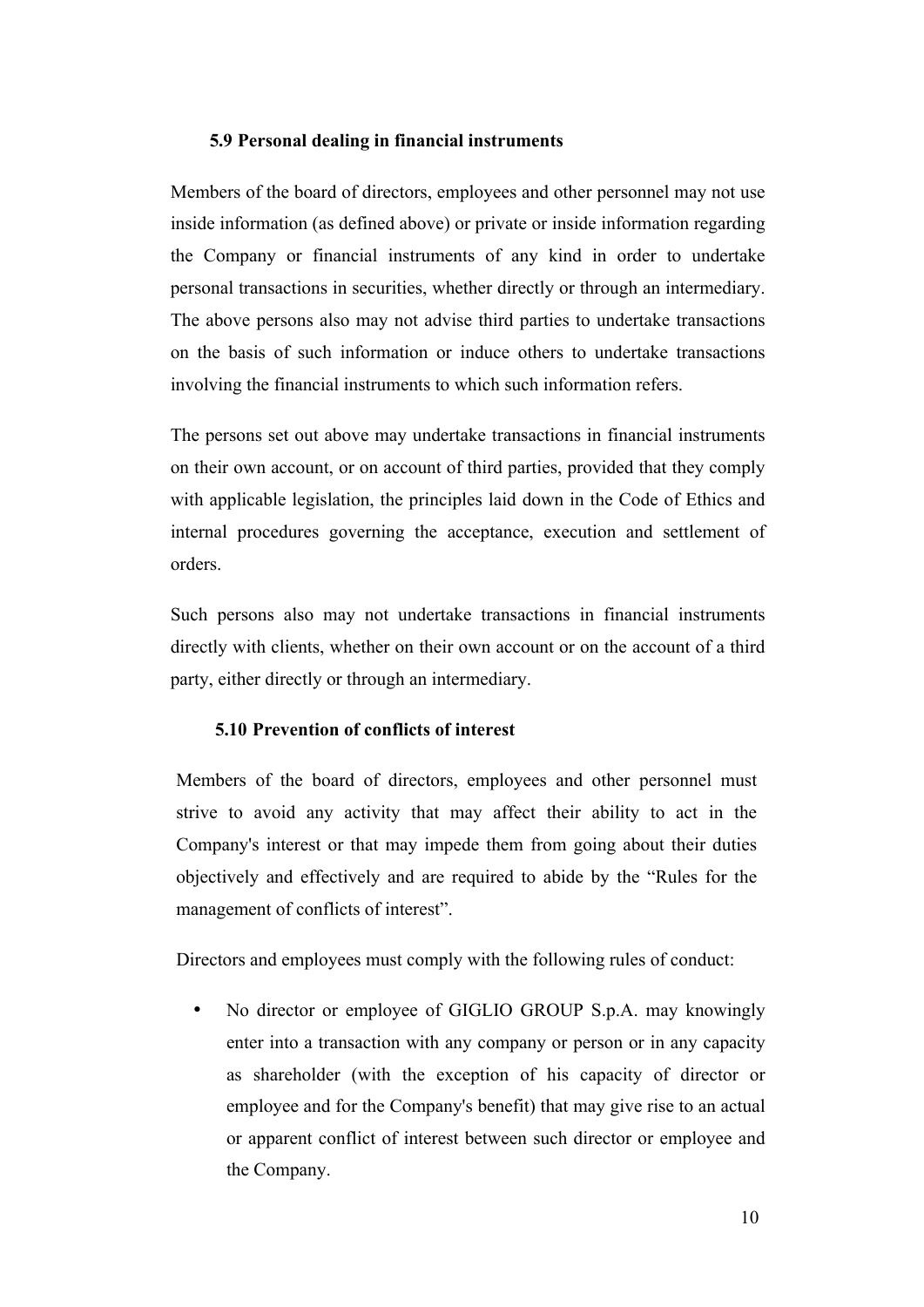- All directors and employees of the Company undertake not to invest or be involved in ownership, guarantees or management of real properties that may be considered to be in competition with the Company.
- Directors and employees of the Company may not stand for political office in a place over which the governmental entity for which they stand for office has jurisdiction if the Company owns or manages real properties there.

# **5.11Protection and personal use of company property**

GIGLIO GROUP S.p.A. personnel are required to protect the Company's property and ensure that it is put to efficient use. Theft, negligence and waste are reflected directly in the Company's performance, as well as in its image. All assets owned by the Company, such as office supplies, computers, premises and office materials, must be used solely for legitimate business purposes, although occasional personal use may be permitted.

### **5.12Anti-money laundering**

Under no circumstances may GIGLIO GROUP S.p.A. be implicated in any way in matters relating to the laundering of the proceeds of illegal or criminal activities.

GIGLIO GROUP S.p.A. is committed to abiding by all international laws and regulations on money-laundering.

### **5.13Environmental protection**

GIGLIO GROUP S.p.A. promotes an approach to doing business focused on proper use of resources and respect for the environment.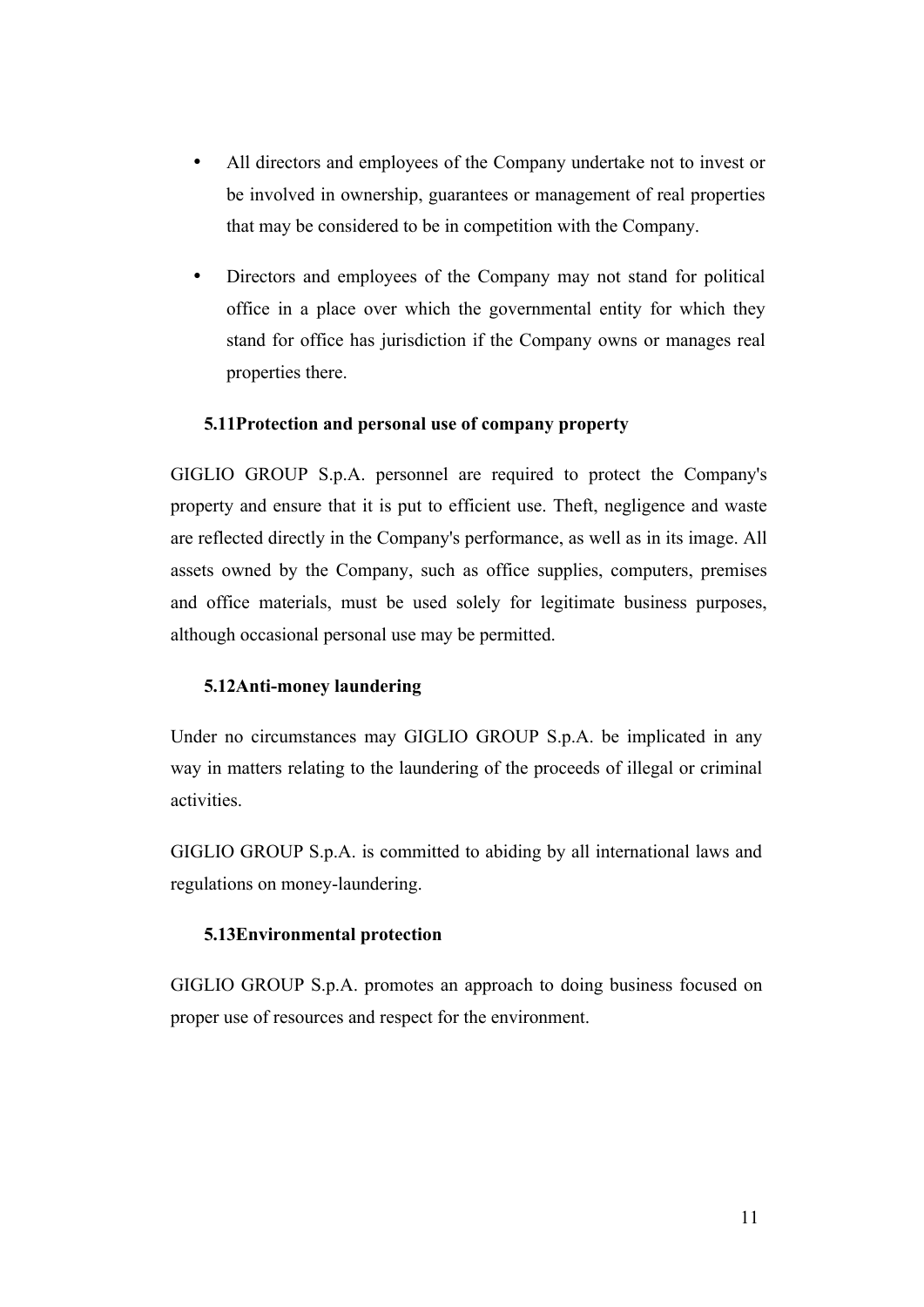In going about their duties, Covered Persons undertake to abide by applicable environmental protection legislation.

# **5.14Corporate governance**

The Company creates the conditions for widespread, informed participation by its shareholders in the decisions within their purview, promotes parity and completeness of information and protects their interests.

The corporate governance system adopted by GIGLIO GROUP S.p.A. meets the requirements imposed by law, and in particular by the Consolidated Law on Finance, and is primarily intended:

- to ensure the regular conduct of operations;
- to monitor risks;
- to ensure the utmost transparency in respect of the company's stakeholders;
- to meet the shareholders' legitimate expectations;
- to avoid all types of transactions detrimental to creditors and other stakeholders;
- to abide by employment and workplace safety laws, making optimal use of the efforts of its human resources.

# **5.15 Clients**

The approach to dealings with clients is based on availability, respect and courtesy, in pursuit of a collaborative, highly professional relationship.

In accordance with the principles of impartiality and equal opportunity, the Company is committed to avoiding arbitrary discrimination against its clients, with the aim of offering real estate and services of high quality that meet clients' reasonable expectations and protect their safety and wellbeing, as well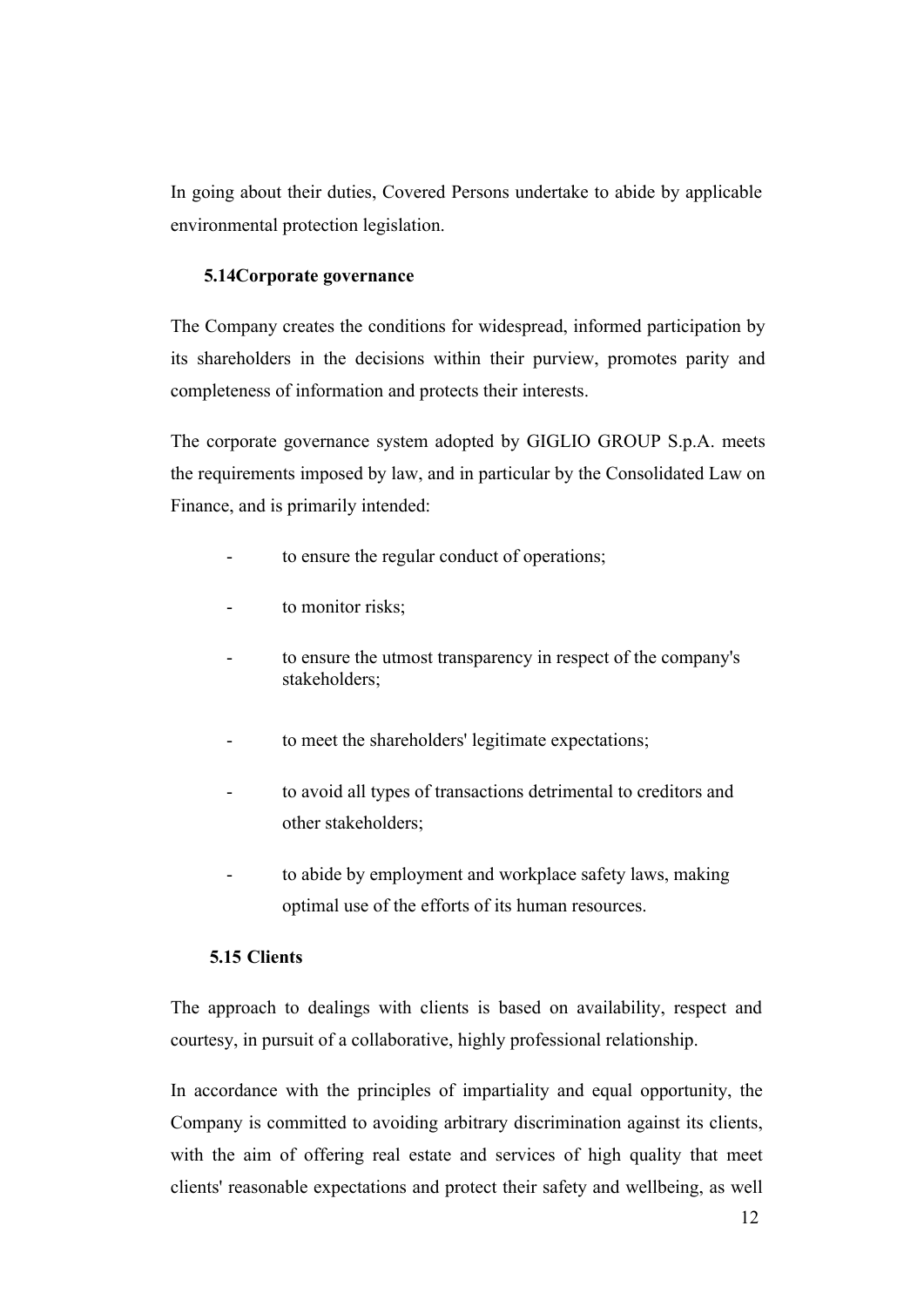as to be truthful in advertising, commercial and all other types of communication.

# **5.16 Suppliers**

Purchasing processes are based on the pursuit of the maximum competitive advantage, equal opportunities for all suppliers, loyalty and impartiality.

Suppliers are selected and purchasing conditions are defined on the basis of an objective assessment of quality, price and the ability to provide and guarantee an appropriate level of service. In further detail, employees may not:

- receive any form of consideration from any party to discharge an official duty or act in contrast to their official duties;
- be subject to any form of conditioning by outside third parties when making decisions and/or discharging the duties of their positions.

#### **5.17 Shareholders**

The Company considers it a priority to make optimal use of the investment made by its shareholders by implementing a policy that seeks to create value over time. In order to ensure that investors' decisions are grounded in a proper assessment of company policies, operating performance and the expected return on invested capital, GIGLIO GROUP S.p.A. provides all necessary information, in addition to the instruments required by law, including presentations to institutional investors and analysts, leading up to major financial reporting deadlines and any mergers and acquisitions. Information that may influence the trading of the Company's shares on the MTA market is promptly disclosed through press releases.

*Management of related parties*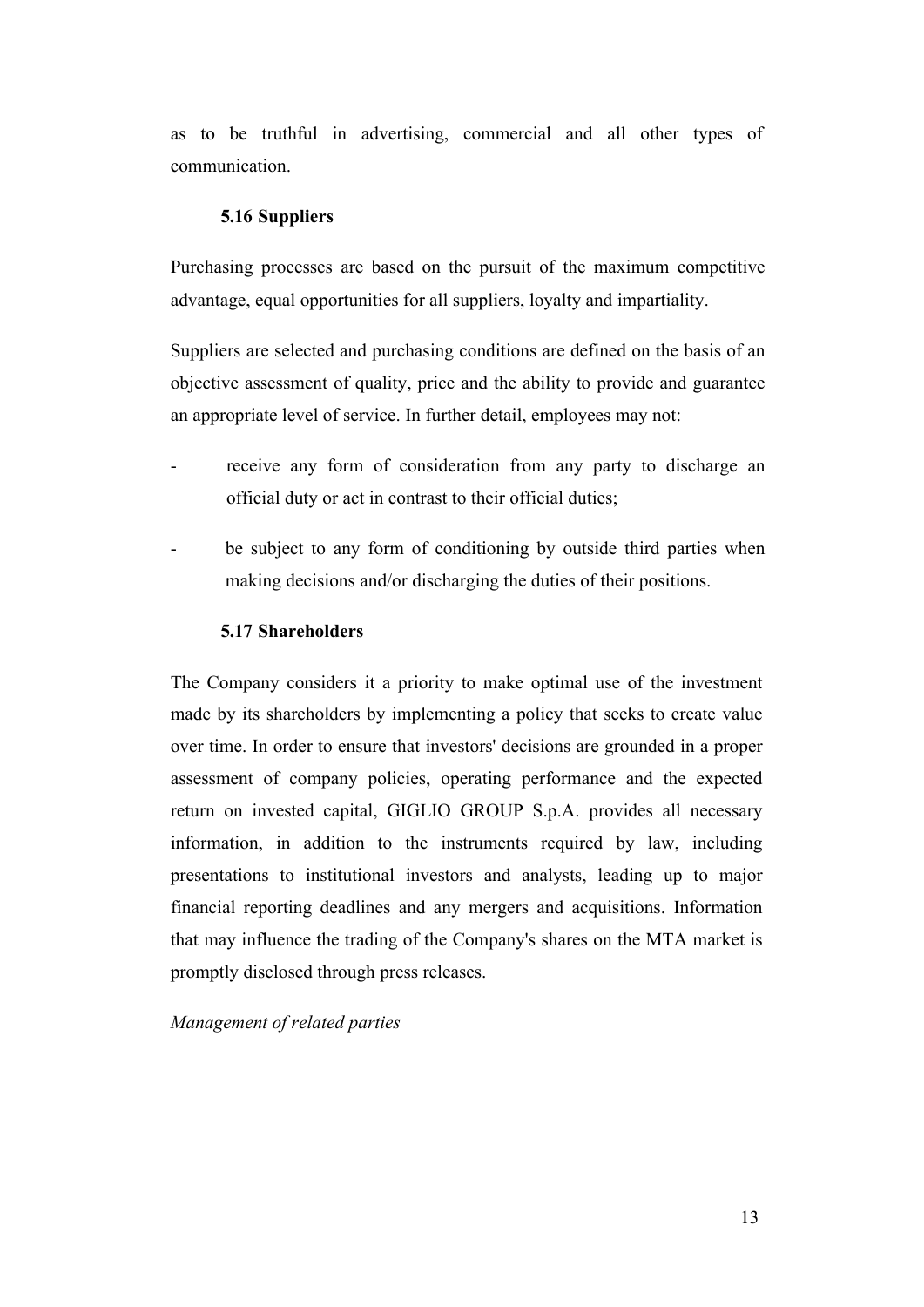GIGLIO GROUP S.p.A. undertakes to ensure that related-party transactions are managed properly and transparently, providing appropriate disclosure to the market, where required.

#### **5.18 Donations, sponsorships, gifts and gratuities**

All forms of gifts that may be construed as in excess of normal commercial practices or courtesy or otherwise intended to secure favourable treatment in the conduct of any activity that may be connected to the Company are prohibited.

In particular, all forms of gifts to executives, employees, other personnel or their family members that may influence their independence of judgement or induce them to ensure any advantage are prohibited.

This provision extends to both gifts promised or offered and gifts received, where "gift" is understood as any exchange of presents, gratuities or hospitality, or any type of benefit (meals, entertainment, reception, free participation in seminars, promises of employment) to the extent potentially capable of exerting an improper influence or giving the appearance of an improper influence.

The gifts and hospitality received or offered by the Company must be directly tied to a legitimate business purpose. Gifts and hospitality offered and accepted must be strictly limited in terms of value and frequency and must not give the appearance of illegality. All gifts and hospitality offered, provided or received must be adequately documented to permit the appropriate verification and must be authorised by the department head, adequately recorded, with an indication of their value, beneficiary and justification, and reported to the Supervisory Committee.

All gifts and hospitality offered, provided or received must comply with the following binding principles: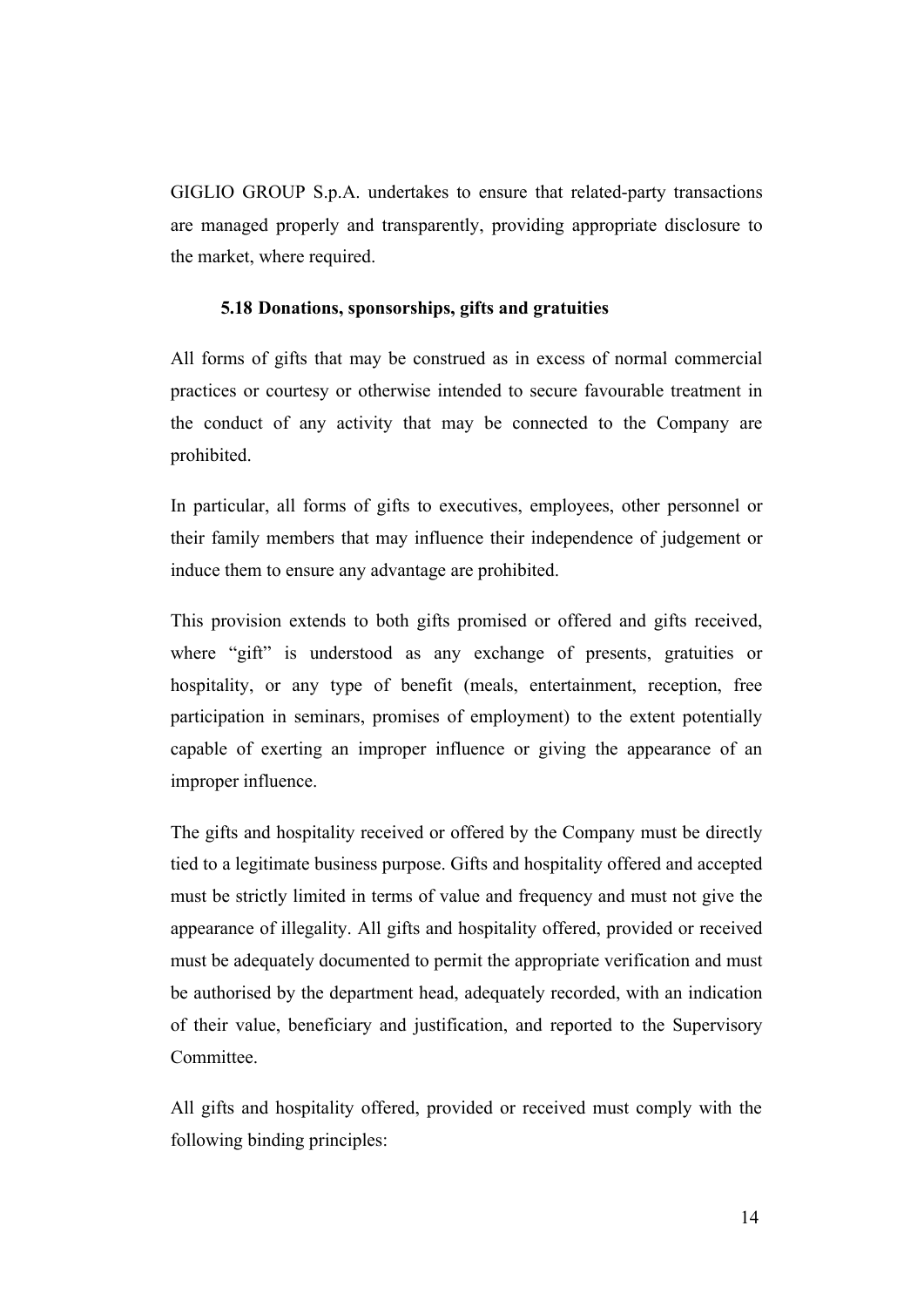- they must not be intended to obtain an improper advantage or influence third-parties and their activities;
- they must be permitted under applicable legislation;
- their value must be reasonable and appropriate in view of the recipient's position, the circumstances and the occasion, so as not to give any appearance of poor faith or inappropriateness and so as not to be reasonably mistaken, by the recipient or by third parties, for a bribe. In any event, the value of each "gift" must not exceed  $\epsilon$ 150;
- their frequency or form must not give rise to doubt as to their appropriateness.

The Company does not tolerate any form of bribery or corruption. Giving money, gifts, entertainment or other consideration to third parties with the aim of influencing their decisions or activities and of obtaining, maintaining or assuring a business or commercial advantage, or an advantage in respect of decisions that could appear advantageous for the Company's economic interests, is strictly prohibited.

# **5.19 Relations with the Public Administration**

The Company's relations with the Public Administration will be handled solely by the company departments charged with this specific task.

In their dealings with the employees and representatives of public entities, members of the Company organisation must act in a manner consistent with the principles of transparency, honesty and integrity.

Employees must immediately inform the chairman of the board of directors and/or chief executive officer of all attempts to solicit bribes from them by health personnel acting in the capacity of public officials or public service providers.

If the Company engages a third party to represent it in its dealings with the Public Administration, such third party will be bound to abide by the Code of Ethics,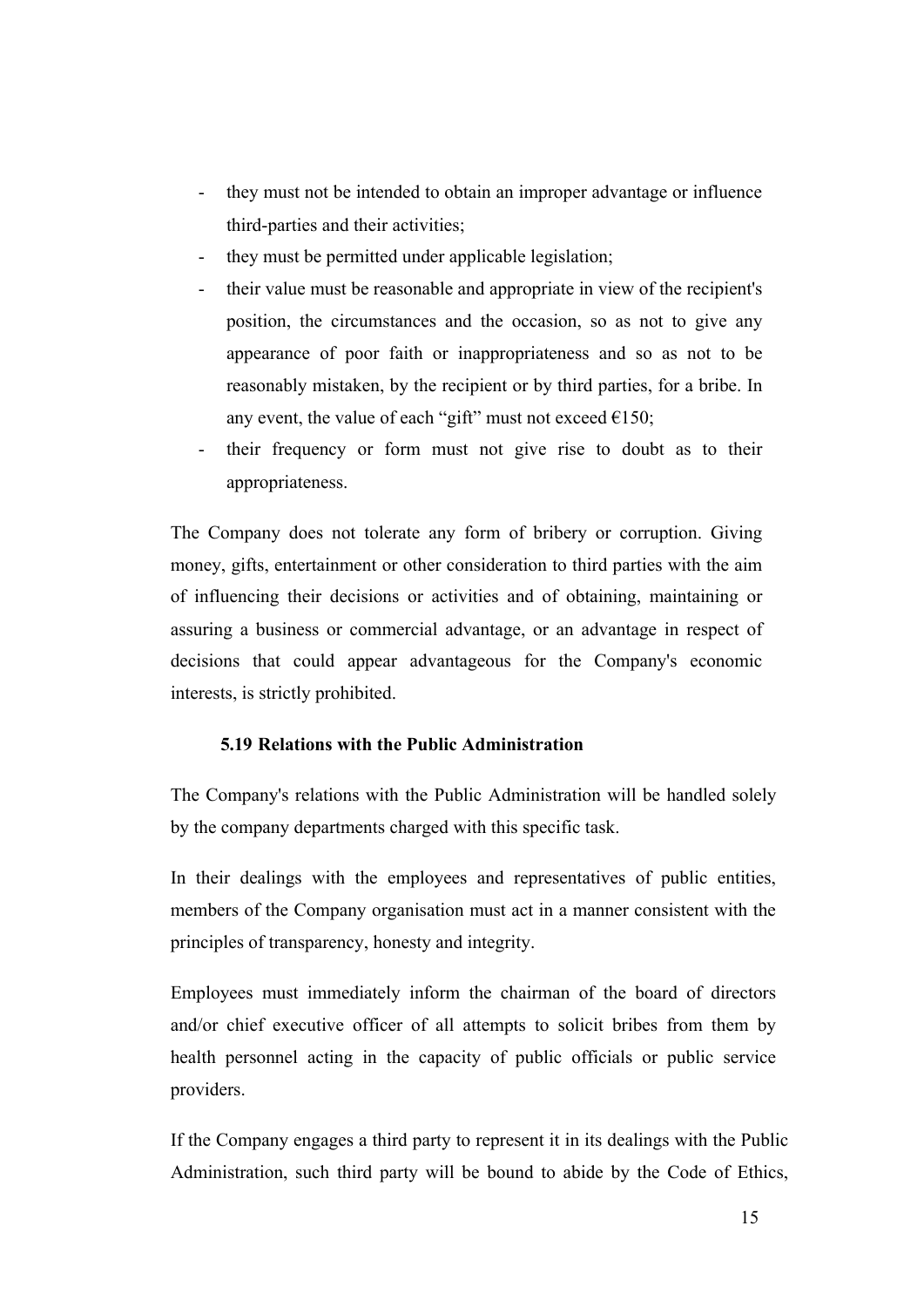with particular regard to the rules regarding conflicts of interest and the directives imparted at the time of the engagement.

#### **5.20 Media outlets**

Dealings between the Company and the media are the responsibility of the designated company department and must be conducted in accordance with the Company's communication policy and specific procedures. Covered Persons therefore may not provide information to representatives of mass media without authorisation from the competent departments.

### **5.21 Unfair competition**

GIGLIO GROUP S.p.A. recognises the value of competition inspired by the principles of integrity, fairness and transparency towards other market participants.

The Company is also committed to avoiding unduly harming the image of its competitors and their products.

### **6. WHISTLEBLOWING**

The Addressee of the Code of Ethics shall report at any time on any event considered illicit or irregular with respect to the principles and regulations governing GIGLIO GROUP's activities.

Reports can be made in writing through the following confidential channels of information and via the following procedures:

- Confidential domestic mail: by using the appropriate mailboxes. On the letter, the words "Strictly Confidential. Employee Information";

Electronic mailbox:  $\frac{\partial v}{\partial g}$ iglio.org. For this purpose, the Company guarantees that said e-mail shall be accessed only by the Supervisory Body; furthermore, no one, not even system administrator, shall access, verify or disseminate the contents of the aforementioned e-mail. The violation of such prohibition shall give raise to the penalties described in the following paragraph 7.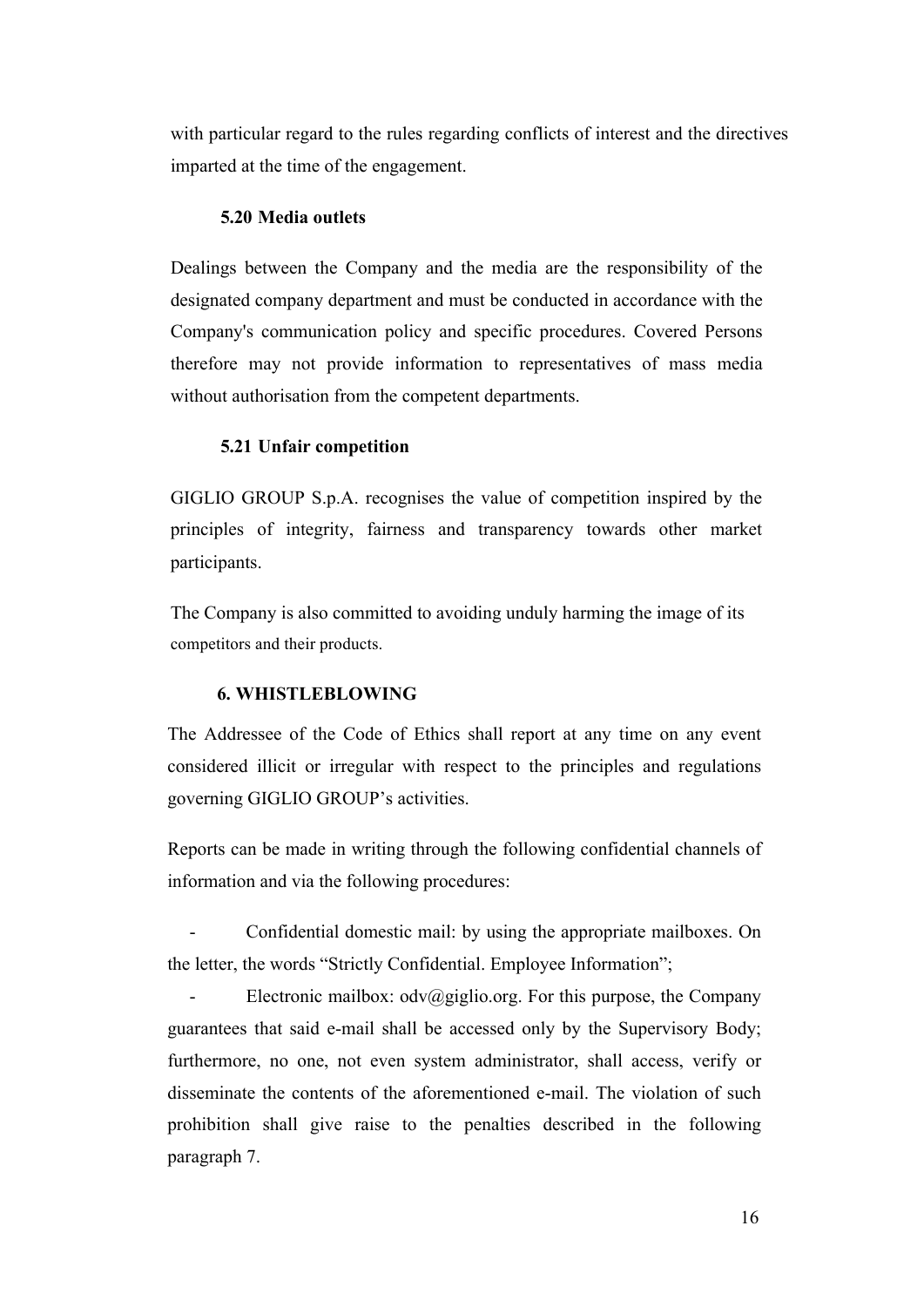The Supervisory Body shall assess promptly the report, also by calling, where practicable the reporter and any other individuals potentially involved.

Those who have forwarded the aforementioned notification are protected against any type of retaliation, penalization or discrimination, without prejudice to unfounded reports forwarded with intent or gross negligence.

Pursuant to the provisions of the Code of Ethics and of applicable laws, the Supervisory Body shall guarantee the confidentiality of the individuals who, in good faith, have reported a violation.

#### **7. PENALTIES**

Compliance with the Code of Ethics must be regarded as an essential aspect of the contractual obligations of employees in accordance with Art. 2104 of the Italian Civil Code. Violation of the provisions of this document may result in the imposition of disciplinary penalties, which, according to the severity of the infraction, may range from a simple reprimand (in the lease serious cases) to dismissal (with or without notice) in the most serious cases, along with a criminal complaint (where justified by the circumstances).

All employees are required to abide by the provisions of the Code of Ethics, which must be considered to be in addition to compliance with the disciplinary rules already in force within the Company. In the light of Art. 7 of Law No. 300/70, in the event of a violation of the provisions of this document, the employee in breach will be subject to disciplinary penalties consistent with the law and the National Collective Labour Agreement for employees in commerce, radio and television broadcasting and film production (hereinafter the "NCLA").

Compensation for the damages caused by the violation of the Code of Ethics will be sought from the employee in question in accordance with to the procedures set out in applicable legislation and/or the NCLA.

Compliance with the Code of Ethics must also be regarded as an essential part of the contractual obligations assumed by non-employee personnel and/or those